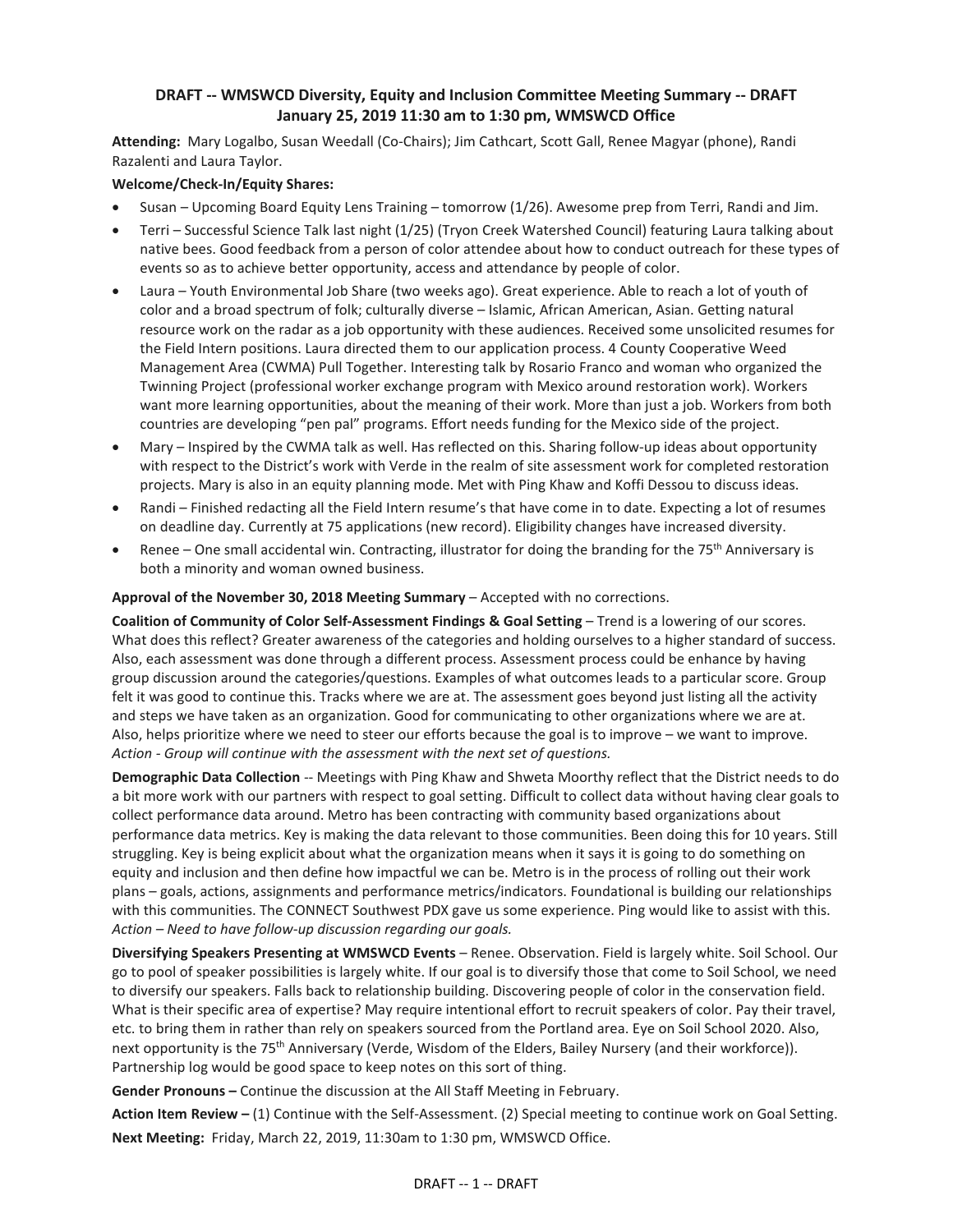## **DRAFT -- WMSWCD Diversity, Equity and Inclusion Committee Special Meeting Summary -- DRAFT February 19, 2019, 9:00 am to 11:00 am, WMSWCD Office**

**Attending:** Mary Logalbo (Co-Chair); Scott Gall, Renee Magyar, Randi Razalenti, Laura Taylor

#### **Draft Goals**

The Diversity, Equity and Inclusion (DEI) Committee reviewed proposed draft goals that were pulled from concepts or actual statements in the District's Racial Equity Statement. It was agreed upon that it would be beneficial for these goals to be more generalized to all marginalized communities (rather than targeting race or culture) to encompass the work that the District is doing and has on its radar to do to become a more inclusive, diverse, and equitable organization for all. In conjunction with this, a specific bulleted sub set of these goals related to the DEI Committee's focus on racial disparities will be created. Included will be a statement of why racial disparities are being specifically targeted within these goals. Mary will work on reconstructing the language and consult with Susan Weedall and bring in Renee as needed or at a final review prior to the March DEI Committee meeting.

#### **Draft DEI Initiative Fiscal Year (FY) 2019-2020 Annual Work Plan**

The DEI Committee reviewed the draft DEI Initiative FY 2019-2020 annual work plan. Revisions include [those to make changes in brackets]:

- Organizational capacity building program area: work the 'reporting of inclusivity survey findings' from the inclusivity goal into an accountability goal and change those involved to be 'all staff'. [Mary]
- Communications & outreach program area: Renee to look at her annual work plan and work with Mary if there is different and/or additional language to include. Add language regarding working on Section 508 compliancy for the District website (assures access to those with disabilities). Consider adding language in this area regarding diverse parties as speakers to events such as Soil School or add elsewhere within the plan as seen fit. [Renee with support from Mary]
- Contracting Policy program area: change those involved to be 'all staff'. [Mary]
- Hiring Practices: update to include language regarding incorporating SDAO best practices and Oregon laws as applicable. Randi can be listed as lead on the permanent hire hiring playbook, with the overarching team to be the Leadership Team in conjunction with the Intern Supervisor and/or Laura to take on the scaled down version of the schedule for the internship program. [Randi]
- Partnership Development & Maintenance (pt. 1 of 3): consider altering the metric to include or replace the current metric with "grow network and increase engagement with diverse populations". [Mary]
- Partnership Development & Maintenance (pt. 2 of 3): Mary to discuss the inclusion and timeline of the Community Advisory Committee with Jim, Terri and Susan and add in Community Engagement Liaison as a potential partner on this item. [Mary]
- Partnership Development & Maintenance (pt. 3 of 3): change those involved to be 'all staff and Board'. [Mary]
- Include 'leads' as applicable under 'Staff, Board and/or Partners Involved' for each goal. [Mary]

Mary will share the annual work plan with all staff and let them know to include themselves as staff involved in areas that they are planning to engage in and to put in specific timeframes where applicable.

**Next Meeting**: Friday, March 22, 019, 11:30am-1:30pm, WMSWCD office.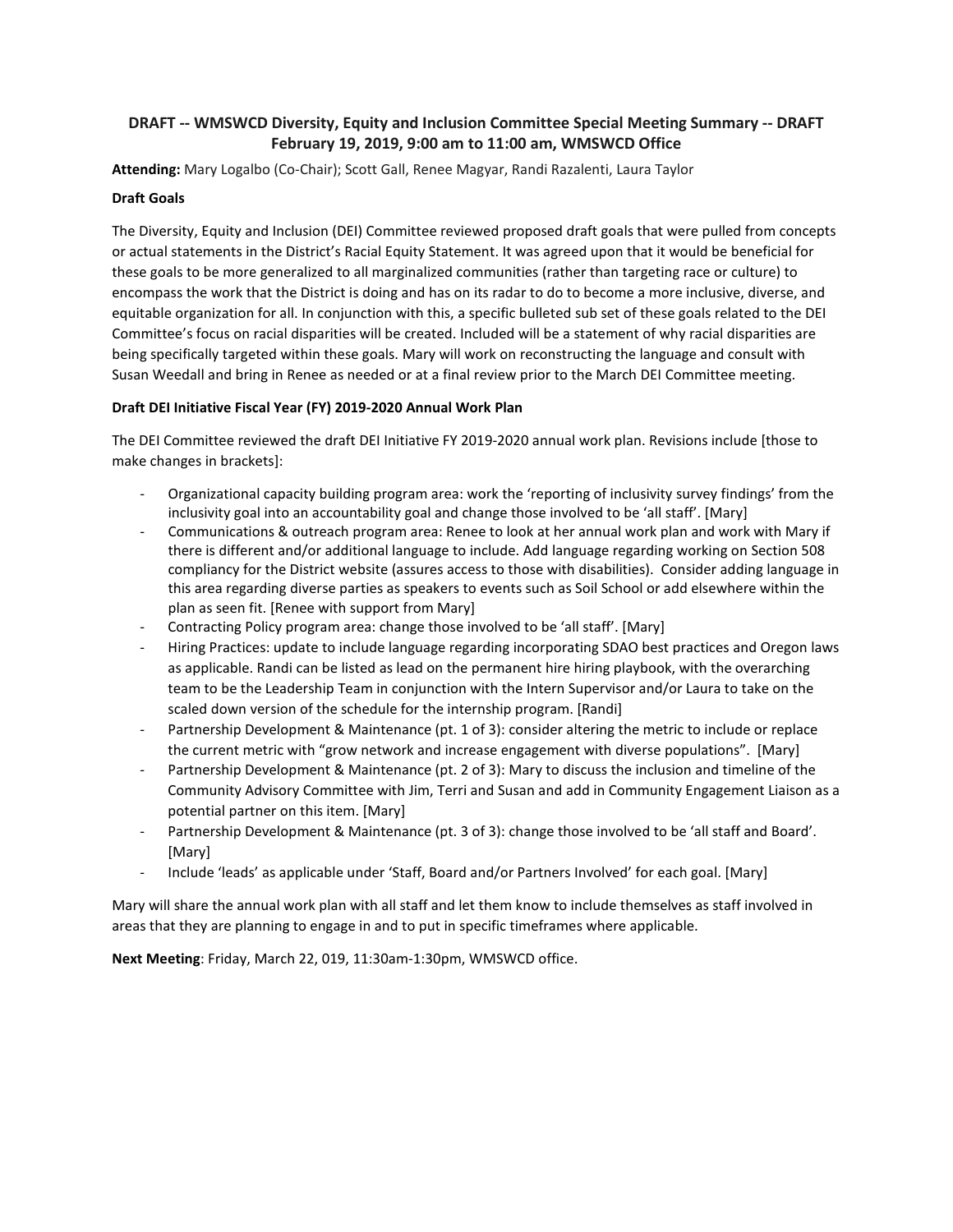**3:20 PM 03/12/19 Accrual Basis**

# **West Multnomah Soil & Water Conservation District DEI Detail Report**

## **July 2018 through February 2019**

|                  | Date       | Name                  | Memo                                                                                           | Amount |
|------------------|------------|-----------------------|------------------------------------------------------------------------------------------------|--------|
| Jul '18 - Feb 19 |            |                       |                                                                                                |        |
|                  | 02/28/2019 | DM-Credit Card        | Office Depot: notepads for Special Board meeting: Equity Lens training for Board               | 12.87  |
|                  | 02/28/2019 | <b>DM-Credit Card</b> | Industrial Cafe: Equity lens training debrief with Cliff Jones, Susan Weedall and Jim Cathcart | 41.50  |
|                  | 01/31/2019 | DM-Credit Card        | lunch for January 26h Special Board meeting (Equity Lens Training)                             | 206.25 |
|                  | 12/31/2018 | <b>DM-Credit Card</b> | Powells Books: Uprooting Racism                                                                | 24.99  |
|                  | 11/30/2018 | <b>SG-Credit Card</b> | registration fee for Wisdom of the Elders Moving into the Next 25 Event for SG                 | 28.16  |
|                  | 11/30/2018 | Susan Weedall         | lunch meeting prep with Cliff Jones for Equity Lens Workgroup for Board in January             | 47.50  |
|                  | 08/31/2018 | <b>DM-Credit Card</b> | Thai Bloom lunch with Koffi Dessou - DEI Committee meeting 7/27/18                             | 145.40 |
| Jul '18 - Feb 19 |            |                       |                                                                                                | 506.67 |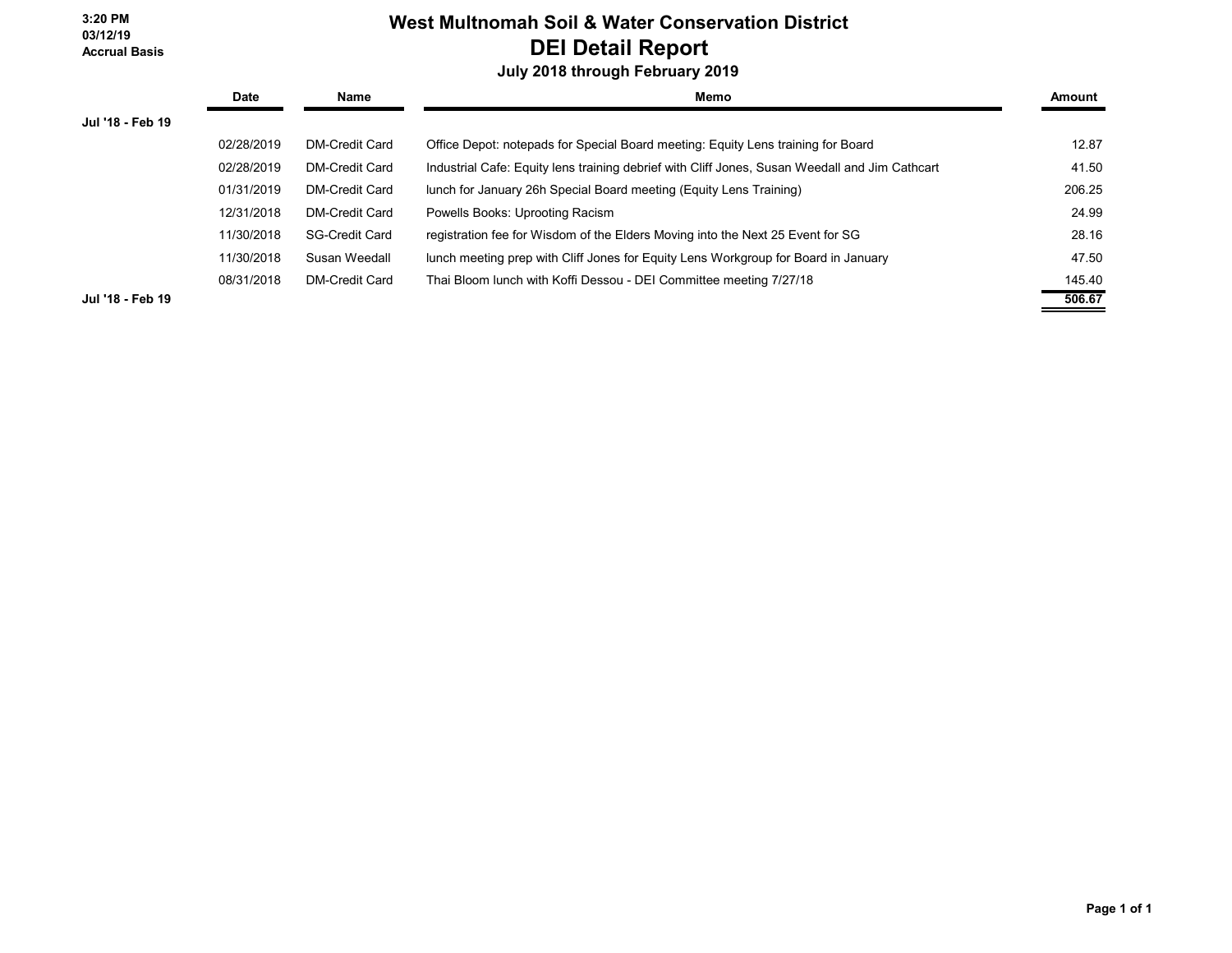| <b>Other</b><br>DEI Goal (*many<br><b>OBJECTIVE</b> (*some items are measured by<br><b>District</b><br>items address<br>implimentation of specific strategies while others have<br>more than one<br>metric goals set. Planning for collecting additional<br>Program<br>goal - priority goal DEI Initiative<br>information and setting metric goals around more<br><b>Cost</b><br><b>STAFF, BOARD AND/OR</b><br>strategies is an objective this year)<br><b>PARTNERS INVOLVED</b><br>denoted)<br><b>Program Area(s)</b><br><b>STRATEGIES &amp; ACTIONS</b><br><b>Centers</b><br><b>TIMEFRAME</b><br>DEI Co-Chairs Lead, All<br>1.a. Inclusivity<br>Organizational<br>Develop and implement a formal District capacity<br>Develop and begin implementation of a plan that<br>Ongoing,<br><b>Training</b><br>development plan to ensure all are grounded in<br>outlines continual training opportunities for staff and<br>Staff & Board,<br>new<br>Potentially Office of<br>staff/board<br>equity and inclusion. This will also include a training<br>board as well as requirements for incoming staff and<br>board is competed. New interns and staff/board are<br>plan for newer staff and hiring team members<br>Equity & Human Rights   in Spring<br>recruited from outside the organization. Requested<br>trained in Racial Equity 101 within 1 year of onboarding.<br>(OEHR) if available<br>2020<br>continuing education opportunities for staff and<br>board to be offered annually.<br>Develop a plan to make website, electronic/video,<br>1.a. Inclusivity<br>Communication &<br>Complete a communication plan that welcomes and<br>Communications &<br>Summer<br>print materials and events more accessible and<br>2020<br>engages people of color from creation to<br>Oureach Manager<br>Outreach<br>relevant - addressing barriers where found. Creation<br>implementation to evaluation. Review event and<br>Leads, DEI Committee<br>of this plan will include measures around language<br>materials access and barrier issues and implement<br>Assist<br>barriers as well as others such as vision impairments.<br>changes where issues are presented, whenever feasible,<br>The plan will engage members of communities of<br>to provide meaningful access. Proactive recruitement<br>color in product design, implementation and<br>for diverse presenters for District events will be tracked<br>evaluation. A plan to transition the website to one<br>with our partners log. Website will be planned for<br>compliant with all relevant access laws (Section 508)<br>Section 508 compliance to better assure access to those<br>will be included in this plan.<br>with disabilities<br>Green Workforce<br>Refine and implement desired actions stemming from Deliver a pilot program that implements Verde<br>\$45,000<br>2.b. Diversity<br>Ongoing<br>District Manager,<br>the Oregon Watershed Enhancement Board (OWEB),<br>monitoring and maintenance training and program<br><b>Urban Conservationist</b><br>Initiative<br>Urban)<br>Forest Park Conservancy (FPC) and Verde<br>implementation. Continue engagement with Wisdom of<br>and Forest<br>Budget)<br><b>Collaborative Restoration Partnership Agreement</b><br>the Elders on WWRP project implementation.<br>Conservationist Lead,<br>process. Support current efforts that are being led by<br>WWRP, FPC, Verde,<br>PP&R, Wisdom of the<br>Ecotrust, Blueprint Foundation and Wisdom of the<br>Elders<br>Elders.<br>2.b. Diversity<br>Track and evaluate District's "Interim Policy on<br>Leadership Committee<br>Ongoing<br><b>Contracting Policy</b><br>Evaluate and report out on current percent of contracto<br>resource allocation distributed to woman, minority<br>Woman, Minority and Emerging Small Businesses"<br>Leads, All Staff<br>and/or emerging small businesses (both declared and<br>through data collection with existing contractors.<br>undeclared). Review interim policy along findings to<br>assess if new policy is merited.<br>2.b. Diversity<br>Revise a working draft playbook outlining how to hold a<br><b>Hiring Practices</b><br>Evaluate and revise, as needed, a playbook outlining<br>Office Manager Leads,<br>Ongoing<br>how to hold a more equitable and inclusive hiring<br>more equitable and inclusive hiring process that was<br>Intern Supervisors, All<br>piloted in December 2018. The workbook is to be used<br>Staff Involved in Hires<br>process. Recommendations from the hiring review<br>and debrief and related staff trainings will be<br>for permanent hires with a scaled back version created<br>incorporated. Laws and compliance review will be<br>for internships.<br>conducted with SDAO. Findings from this legal review<br>will be incorporated in the playbook.<br>2.b. Diversity<br>Youth Mentoring<br>Explore ways to best support diverse youth exposing<br>Identify and plan for opportunities to best support youth Forest Conservationist<br>Ongoing<br>them to the environmental field. Continue to<br>mentoring.<br>Leads<br>participate in youth mentoring collaborative |                 |  | DRAFT Diversity Equity and Inclusion (DEI) Initiative 2019-20 ANNUAL WORKPLAN |  |  |
|-----------------------------------------------------------------------------------------------------------------------------------------------------------------------------------------------------------------------------------------------------------------------------------------------------------------------------------------------------------------------------------------------------------------------------------------------------------------------------------------------------------------------------------------------------------------------------------------------------------------------------------------------------------------------------------------------------------------------------------------------------------------------------------------------------------------------------------------------------------------------------------------------------------------------------------------------------------------------------------------------------------------------------------------------------------------------------------------------------------------------------------------------------------------------------------------------------------------------------------------------------------------------------------------------------------------------------------------------------------------------------------------------------------------------------------------------------------------------------------------------------------------------------------------------------------------------------------------------------------------------------------------------------------------------------------------------------------------------------------------------------------------------------------------------------------------------------------------------------------------------------------------------------------------------------------------------------------------------------------------------------------------------------------------------------------------------------------------------------------------------------------------------------------------------------------------------------------------------------------------------------------------------------------------------------------------------------------------------------------------------------------------------------------------------------------------------------------------------------------------------------------------------------------------------------------------------------------------------------------------------------------------------------------------------------------------------------------------------------------------------------------------------------------------------------------------------------------------------------------------------------------------------------------------------------------------------------------------------------------------------------------------------------------------------------------------------------------------------------------------------------------------------------------------------------------------------------------------------------------------------------------------------------------------------------------------------------------------------------------------------------------------------------------------------------------------------------------------------------------------------------------------------------------------------------------------------------------------------------------------------------------------------------------------------------------------------------------------------------------------------------------------------------------------------------------------------------------------------------------------------------------------------------------------------------------------------------------------------------------------------------------------------------------------------------------------------------------------------------------------------------------------------------------------------------------------------------------------------------------------------------------------------------------------------------------------------------------------------------------------------------------------------------------------------------------------------------------------------------------------------------------------------------------------------------------------------------------------------------------------------------------------------------------------------------------------------------------------------------------------------------------------------------------------------------------------------------------------------------------------------------------------------------------------------------------------------------------------------------------------------------------------------------------------------------------------------------------------------------------------------------------|-----------------|--|-------------------------------------------------------------------------------|--|--|
|                                                                                                                                                                                                                                                                                                                                                                                                                                                                                                                                                                                                                                                                                                                                                                                                                                                                                                                                                                                                                                                                                                                                                                                                                                                                                                                                                                                                                                                                                                                                                                                                                                                                                                                                                                                                                                                                                                                                                                                                                                                                                                                                                                                                                                                                                                                                                                                                                                                                                                                                                                                                                                                                                                                                                                                                                                                                                                                                                                                                                                                                                                                                                                                                                                                                                                                                                                                                                                                                                                                                                                                                                                                                                                                                                                                                                                                                                                                                                                                                                                                                                                                                                                                                                                                                                                                                                                                                                                                                                                                                                                                                                                                                                                                                                                                                                                                                                                                                                                                                                                                                                                                                   |                 |  |                                                                               |  |  |
|                                                                                                                                                                                                                                                                                                                                                                                                                                                                                                                                                                                                                                                                                                                                                                                                                                                                                                                                                                                                                                                                                                                                                                                                                                                                                                                                                                                                                                                                                                                                                                                                                                                                                                                                                                                                                                                                                                                                                                                                                                                                                                                                                                                                                                                                                                                                                                                                                                                                                                                                                                                                                                                                                                                                                                                                                                                                                                                                                                                                                                                                                                                                                                                                                                                                                                                                                                                                                                                                                                                                                                                                                                                                                                                                                                                                                                                                                                                                                                                                                                                                                                                                                                                                                                                                                                                                                                                                                                                                                                                                                                                                                                                                                                                                                                                                                                                                                                                                                                                                                                                                                                                                   |                 |  |                                                                               |  |  |
|                                                                                                                                                                                                                                                                                                                                                                                                                                                                                                                                                                                                                                                                                                                                                                                                                                                                                                                                                                                                                                                                                                                                                                                                                                                                                                                                                                                                                                                                                                                                                                                                                                                                                                                                                                                                                                                                                                                                                                                                                                                                                                                                                                                                                                                                                                                                                                                                                                                                                                                                                                                                                                                                                                                                                                                                                                                                                                                                                                                                                                                                                                                                                                                                                                                                                                                                                                                                                                                                                                                                                                                                                                                                                                                                                                                                                                                                                                                                                                                                                                                                                                                                                                                                                                                                                                                                                                                                                                                                                                                                                                                                                                                                                                                                                                                                                                                                                                                                                                                                                                                                                                                                   |                 |  |                                                                               |  |  |
|                                                                                                                                                                                                                                                                                                                                                                                                                                                                                                                                                                                                                                                                                                                                                                                                                                                                                                                                                                                                                                                                                                                                                                                                                                                                                                                                                                                                                                                                                                                                                                                                                                                                                                                                                                                                                                                                                                                                                                                                                                                                                                                                                                                                                                                                                                                                                                                                                                                                                                                                                                                                                                                                                                                                                                                                                                                                                                                                                                                                                                                                                                                                                                                                                                                                                                                                                                                                                                                                                                                                                                                                                                                                                                                                                                                                                                                                                                                                                                                                                                                                                                                                                                                                                                                                                                                                                                                                                                                                                                                                                                                                                                                                                                                                                                                                                                                                                                                                                                                                                                                                                                                                   | <b>DEI Cost</b> |  |                                                                               |  |  |
|                                                                                                                                                                                                                                                                                                                                                                                                                                                                                                                                                                                                                                                                                                                                                                                                                                                                                                                                                                                                                                                                                                                                                                                                                                                                                                                                                                                                                                                                                                                                                                                                                                                                                                                                                                                                                                                                                                                                                                                                                                                                                                                                                                                                                                                                                                                                                                                                                                                                                                                                                                                                                                                                                                                                                                                                                                                                                                                                                                                                                                                                                                                                                                                                                                                                                                                                                                                                                                                                                                                                                                                                                                                                                                                                                                                                                                                                                                                                                                                                                                                                                                                                                                                                                                                                                                                                                                                                                                                                                                                                                                                                                                                                                                                                                                                                                                                                                                                                                                                                                                                                                                                                   | <b>Center</b>   |  |                                                                               |  |  |
|                                                                                                                                                                                                                                                                                                                                                                                                                                                                                                                                                                                                                                                                                                                                                                                                                                                                                                                                                                                                                                                                                                                                                                                                                                                                                                                                                                                                                                                                                                                                                                                                                                                                                                                                                                                                                                                                                                                                                                                                                                                                                                                                                                                                                                                                                                                                                                                                                                                                                                                                                                                                                                                                                                                                                                                                                                                                                                                                                                                                                                                                                                                                                                                                                                                                                                                                                                                                                                                                                                                                                                                                                                                                                                                                                                                                                                                                                                                                                                                                                                                                                                                                                                                                                                                                                                                                                                                                                                                                                                                                                                                                                                                                                                                                                                                                                                                                                                                                                                                                                                                                                                                                   | \$5,000         |  |                                                                               |  |  |
|                                                                                                                                                                                                                                                                                                                                                                                                                                                                                                                                                                                                                                                                                                                                                                                                                                                                                                                                                                                                                                                                                                                                                                                                                                                                                                                                                                                                                                                                                                                                                                                                                                                                                                                                                                                                                                                                                                                                                                                                                                                                                                                                                                                                                                                                                                                                                                                                                                                                                                                                                                                                                                                                                                                                                                                                                                                                                                                                                                                                                                                                                                                                                                                                                                                                                                                                                                                                                                                                                                                                                                                                                                                                                                                                                                                                                                                                                                                                                                                                                                                                                                                                                                                                                                                                                                                                                                                                                                                                                                                                                                                                                                                                                                                                                                                                                                                                                                                                                                                                                                                                                                                                   |                 |  |                                                                               |  |  |
|                                                                                                                                                                                                                                                                                                                                                                                                                                                                                                                                                                                                                                                                                                                                                                                                                                                                                                                                                                                                                                                                                                                                                                                                                                                                                                                                                                                                                                                                                                                                                                                                                                                                                                                                                                                                                                                                                                                                                                                                                                                                                                                                                                                                                                                                                                                                                                                                                                                                                                                                                                                                                                                                                                                                                                                                                                                                                                                                                                                                                                                                                                                                                                                                                                                                                                                                                                                                                                                                                                                                                                                                                                                                                                                                                                                                                                                                                                                                                                                                                                                                                                                                                                                                                                                                                                                                                                                                                                                                                                                                                                                                                                                                                                                                                                                                                                                                                                                                                                                                                                                                                                                                   |                 |  |                                                                               |  |  |
|                                                                                                                                                                                                                                                                                                                                                                                                                                                                                                                                                                                                                                                                                                                                                                                                                                                                                                                                                                                                                                                                                                                                                                                                                                                                                                                                                                                                                                                                                                                                                                                                                                                                                                                                                                                                                                                                                                                                                                                                                                                                                                                                                                                                                                                                                                                                                                                                                                                                                                                                                                                                                                                                                                                                                                                                                                                                                                                                                                                                                                                                                                                                                                                                                                                                                                                                                                                                                                                                                                                                                                                                                                                                                                                                                                                                                                                                                                                                                                                                                                                                                                                                                                                                                                                                                                                                                                                                                                                                                                                                                                                                                                                                                                                                                                                                                                                                                                                                                                                                                                                                                                                                   |                 |  |                                                                               |  |  |
|                                                                                                                                                                                                                                                                                                                                                                                                                                                                                                                                                                                                                                                                                                                                                                                                                                                                                                                                                                                                                                                                                                                                                                                                                                                                                                                                                                                                                                                                                                                                                                                                                                                                                                                                                                                                                                                                                                                                                                                                                                                                                                                                                                                                                                                                                                                                                                                                                                                                                                                                                                                                                                                                                                                                                                                                                                                                                                                                                                                                                                                                                                                                                                                                                                                                                                                                                                                                                                                                                                                                                                                                                                                                                                                                                                                                                                                                                                                                                                                                                                                                                                                                                                                                                                                                                                                                                                                                                                                                                                                                                                                                                                                                                                                                                                                                                                                                                                                                                                                                                                                                                                                                   |                 |  |                                                                               |  |  |
|                                                                                                                                                                                                                                                                                                                                                                                                                                                                                                                                                                                                                                                                                                                                                                                                                                                                                                                                                                                                                                                                                                                                                                                                                                                                                                                                                                                                                                                                                                                                                                                                                                                                                                                                                                                                                                                                                                                                                                                                                                                                                                                                                                                                                                                                                                                                                                                                                                                                                                                                                                                                                                                                                                                                                                                                                                                                                                                                                                                                                                                                                                                                                                                                                                                                                                                                                                                                                                                                                                                                                                                                                                                                                                                                                                                                                                                                                                                                                                                                                                                                                                                                                                                                                                                                                                                                                                                                                                                                                                                                                                                                                                                                                                                                                                                                                                                                                                                                                                                                                                                                                                                                   |                 |  |                                                                               |  |  |
|                                                                                                                                                                                                                                                                                                                                                                                                                                                                                                                                                                                                                                                                                                                                                                                                                                                                                                                                                                                                                                                                                                                                                                                                                                                                                                                                                                                                                                                                                                                                                                                                                                                                                                                                                                                                                                                                                                                                                                                                                                                                                                                                                                                                                                                                                                                                                                                                                                                                                                                                                                                                                                                                                                                                                                                                                                                                                                                                                                                                                                                                                                                                                                                                                                                                                                                                                                                                                                                                                                                                                                                                                                                                                                                                                                                                                                                                                                                                                                                                                                                                                                                                                                                                                                                                                                                                                                                                                                                                                                                                                                                                                                                                                                                                                                                                                                                                                                                                                                                                                                                                                                                                   |                 |  |                                                                               |  |  |
|                                                                                                                                                                                                                                                                                                                                                                                                                                                                                                                                                                                                                                                                                                                                                                                                                                                                                                                                                                                                                                                                                                                                                                                                                                                                                                                                                                                                                                                                                                                                                                                                                                                                                                                                                                                                                                                                                                                                                                                                                                                                                                                                                                                                                                                                                                                                                                                                                                                                                                                                                                                                                                                                                                                                                                                                                                                                                                                                                                                                                                                                                                                                                                                                                                                                                                                                                                                                                                                                                                                                                                                                                                                                                                                                                                                                                                                                                                                                                                                                                                                                                                                                                                                                                                                                                                                                                                                                                                                                                                                                                                                                                                                                                                                                                                                                                                                                                                                                                                                                                                                                                                                                   |                 |  |                                                                               |  |  |
|                                                                                                                                                                                                                                                                                                                                                                                                                                                                                                                                                                                                                                                                                                                                                                                                                                                                                                                                                                                                                                                                                                                                                                                                                                                                                                                                                                                                                                                                                                                                                                                                                                                                                                                                                                                                                                                                                                                                                                                                                                                                                                                                                                                                                                                                                                                                                                                                                                                                                                                                                                                                                                                                                                                                                                                                                                                                                                                                                                                                                                                                                                                                                                                                                                                                                                                                                                                                                                                                                                                                                                                                                                                                                                                                                                                                                                                                                                                                                                                                                                                                                                                                                                                                                                                                                                                                                                                                                                                                                                                                                                                                                                                                                                                                                                                                                                                                                                                                                                                                                                                                                                                                   |                 |  |                                                                               |  |  |
|                                                                                                                                                                                                                                                                                                                                                                                                                                                                                                                                                                                                                                                                                                                                                                                                                                                                                                                                                                                                                                                                                                                                                                                                                                                                                                                                                                                                                                                                                                                                                                                                                                                                                                                                                                                                                                                                                                                                                                                                                                                                                                                                                                                                                                                                                                                                                                                                                                                                                                                                                                                                                                                                                                                                                                                                                                                                                                                                                                                                                                                                                                                                                                                                                                                                                                                                                                                                                                                                                                                                                                                                                                                                                                                                                                                                                                                                                                                                                                                                                                                                                                                                                                                                                                                                                                                                                                                                                                                                                                                                                                                                                                                                                                                                                                                                                                                                                                                                                                                                                                                                                                                                   |                 |  |                                                                               |  |  |
|                                                                                                                                                                                                                                                                                                                                                                                                                                                                                                                                                                                                                                                                                                                                                                                                                                                                                                                                                                                                                                                                                                                                                                                                                                                                                                                                                                                                                                                                                                                                                                                                                                                                                                                                                                                                                                                                                                                                                                                                                                                                                                                                                                                                                                                                                                                                                                                                                                                                                                                                                                                                                                                                                                                                                                                                                                                                                                                                                                                                                                                                                                                                                                                                                                                                                                                                                                                                                                                                                                                                                                                                                                                                                                                                                                                                                                                                                                                                                                                                                                                                                                                                                                                                                                                                                                                                                                                                                                                                                                                                                                                                                                                                                                                                                                                                                                                                                                                                                                                                                                                                                                                                   |                 |  |                                                                               |  |  |
|                                                                                                                                                                                                                                                                                                                                                                                                                                                                                                                                                                                                                                                                                                                                                                                                                                                                                                                                                                                                                                                                                                                                                                                                                                                                                                                                                                                                                                                                                                                                                                                                                                                                                                                                                                                                                                                                                                                                                                                                                                                                                                                                                                                                                                                                                                                                                                                                                                                                                                                                                                                                                                                                                                                                                                                                                                                                                                                                                                                                                                                                                                                                                                                                                                                                                                                                                                                                                                                                                                                                                                                                                                                                                                                                                                                                                                                                                                                                                                                                                                                                                                                                                                                                                                                                                                                                                                                                                                                                                                                                                                                                                                                                                                                                                                                                                                                                                                                                                                                                                                                                                                                                   |                 |  |                                                                               |  |  |
|                                                                                                                                                                                                                                                                                                                                                                                                                                                                                                                                                                                                                                                                                                                                                                                                                                                                                                                                                                                                                                                                                                                                                                                                                                                                                                                                                                                                                                                                                                                                                                                                                                                                                                                                                                                                                                                                                                                                                                                                                                                                                                                                                                                                                                                                                                                                                                                                                                                                                                                                                                                                                                                                                                                                                                                                                                                                                                                                                                                                                                                                                                                                                                                                                                                                                                                                                                                                                                                                                                                                                                                                                                                                                                                                                                                                                                                                                                                                                                                                                                                                                                                                                                                                                                                                                                                                                                                                                                                                                                                                                                                                                                                                                                                                                                                                                                                                                                                                                                                                                                                                                                                                   |                 |  |                                                                               |  |  |
|                                                                                                                                                                                                                                                                                                                                                                                                                                                                                                                                                                                                                                                                                                                                                                                                                                                                                                                                                                                                                                                                                                                                                                                                                                                                                                                                                                                                                                                                                                                                                                                                                                                                                                                                                                                                                                                                                                                                                                                                                                                                                                                                                                                                                                                                                                                                                                                                                                                                                                                                                                                                                                                                                                                                                                                                                                                                                                                                                                                                                                                                                                                                                                                                                                                                                                                                                                                                                                                                                                                                                                                                                                                                                                                                                                                                                                                                                                                                                                                                                                                                                                                                                                                                                                                                                                                                                                                                                                                                                                                                                                                                                                                                                                                                                                                                                                                                                                                                                                                                                                                                                                                                   |                 |  |                                                                               |  |  |
|                                                                                                                                                                                                                                                                                                                                                                                                                                                                                                                                                                                                                                                                                                                                                                                                                                                                                                                                                                                                                                                                                                                                                                                                                                                                                                                                                                                                                                                                                                                                                                                                                                                                                                                                                                                                                                                                                                                                                                                                                                                                                                                                                                                                                                                                                                                                                                                                                                                                                                                                                                                                                                                                                                                                                                                                                                                                                                                                                                                                                                                                                                                                                                                                                                                                                                                                                                                                                                                                                                                                                                                                                                                                                                                                                                                                                                                                                                                                                                                                                                                                                                                                                                                                                                                                                                                                                                                                                                                                                                                                                                                                                                                                                                                                                                                                                                                                                                                                                                                                                                                                                                                                   |                 |  |                                                                               |  |  |
|                                                                                                                                                                                                                                                                                                                                                                                                                                                                                                                                                                                                                                                                                                                                                                                                                                                                                                                                                                                                                                                                                                                                                                                                                                                                                                                                                                                                                                                                                                                                                                                                                                                                                                                                                                                                                                                                                                                                                                                                                                                                                                                                                                                                                                                                                                                                                                                                                                                                                                                                                                                                                                                                                                                                                                                                                                                                                                                                                                                                                                                                                                                                                                                                                                                                                                                                                                                                                                                                                                                                                                                                                                                                                                                                                                                                                                                                                                                                                                                                                                                                                                                                                                                                                                                                                                                                                                                                                                                                                                                                                                                                                                                                                                                                                                                                                                                                                                                                                                                                                                                                                                                                   |                 |  |                                                                               |  |  |
|                                                                                                                                                                                                                                                                                                                                                                                                                                                                                                                                                                                                                                                                                                                                                                                                                                                                                                                                                                                                                                                                                                                                                                                                                                                                                                                                                                                                                                                                                                                                                                                                                                                                                                                                                                                                                                                                                                                                                                                                                                                                                                                                                                                                                                                                                                                                                                                                                                                                                                                                                                                                                                                                                                                                                                                                                                                                                                                                                                                                                                                                                                                                                                                                                                                                                                                                                                                                                                                                                                                                                                                                                                                                                                                                                                                                                                                                                                                                                                                                                                                                                                                                                                                                                                                                                                                                                                                                                                                                                                                                                                                                                                                                                                                                                                                                                                                                                                                                                                                                                                                                                                                                   |                 |  |                                                                               |  |  |
|                                                                                                                                                                                                                                                                                                                                                                                                                                                                                                                                                                                                                                                                                                                                                                                                                                                                                                                                                                                                                                                                                                                                                                                                                                                                                                                                                                                                                                                                                                                                                                                                                                                                                                                                                                                                                                                                                                                                                                                                                                                                                                                                                                                                                                                                                                                                                                                                                                                                                                                                                                                                                                                                                                                                                                                                                                                                                                                                                                                                                                                                                                                                                                                                                                                                                                                                                                                                                                                                                                                                                                                                                                                                                                                                                                                                                                                                                                                                                                                                                                                                                                                                                                                                                                                                                                                                                                                                                                                                                                                                                                                                                                                                                                                                                                                                                                                                                                                                                                                                                                                                                                                                   |                 |  |                                                                               |  |  |
|                                                                                                                                                                                                                                                                                                                                                                                                                                                                                                                                                                                                                                                                                                                                                                                                                                                                                                                                                                                                                                                                                                                                                                                                                                                                                                                                                                                                                                                                                                                                                                                                                                                                                                                                                                                                                                                                                                                                                                                                                                                                                                                                                                                                                                                                                                                                                                                                                                                                                                                                                                                                                                                                                                                                                                                                                                                                                                                                                                                                                                                                                                                                                                                                                                                                                                                                                                                                                                                                                                                                                                                                                                                                                                                                                                                                                                                                                                                                                                                                                                                                                                                                                                                                                                                                                                                                                                                                                                                                                                                                                                                                                                                                                                                                                                                                                                                                                                                                                                                                                                                                                                                                   |                 |  |                                                                               |  |  |
|                                                                                                                                                                                                                                                                                                                                                                                                                                                                                                                                                                                                                                                                                                                                                                                                                                                                                                                                                                                                                                                                                                                                                                                                                                                                                                                                                                                                                                                                                                                                                                                                                                                                                                                                                                                                                                                                                                                                                                                                                                                                                                                                                                                                                                                                                                                                                                                                                                                                                                                                                                                                                                                                                                                                                                                                                                                                                                                                                                                                                                                                                                                                                                                                                                                                                                                                                                                                                                                                                                                                                                                                                                                                                                                                                                                                                                                                                                                                                                                                                                                                                                                                                                                                                                                                                                                                                                                                                                                                                                                                                                                                                                                                                                                                                                                                                                                                                                                                                                                                                                                                                                                                   |                 |  |                                                                               |  |  |
|                                                                                                                                                                                                                                                                                                                                                                                                                                                                                                                                                                                                                                                                                                                                                                                                                                                                                                                                                                                                                                                                                                                                                                                                                                                                                                                                                                                                                                                                                                                                                                                                                                                                                                                                                                                                                                                                                                                                                                                                                                                                                                                                                                                                                                                                                                                                                                                                                                                                                                                                                                                                                                                                                                                                                                                                                                                                                                                                                                                                                                                                                                                                                                                                                                                                                                                                                                                                                                                                                                                                                                                                                                                                                                                                                                                                                                                                                                                                                                                                                                                                                                                                                                                                                                                                                                                                                                                                                                                                                                                                                                                                                                                                                                                                                                                                                                                                                                                                                                                                                                                                                                                                   |                 |  |                                                                               |  |  |
|                                                                                                                                                                                                                                                                                                                                                                                                                                                                                                                                                                                                                                                                                                                                                                                                                                                                                                                                                                                                                                                                                                                                                                                                                                                                                                                                                                                                                                                                                                                                                                                                                                                                                                                                                                                                                                                                                                                                                                                                                                                                                                                                                                                                                                                                                                                                                                                                                                                                                                                                                                                                                                                                                                                                                                                                                                                                                                                                                                                                                                                                                                                                                                                                                                                                                                                                                                                                                                                                                                                                                                                                                                                                                                                                                                                                                                                                                                                                                                                                                                                                                                                                                                                                                                                                                                                                                                                                                                                                                                                                                                                                                                                                                                                                                                                                                                                                                                                                                                                                                                                                                                                                   |                 |  |                                                                               |  |  |
|                                                                                                                                                                                                                                                                                                                                                                                                                                                                                                                                                                                                                                                                                                                                                                                                                                                                                                                                                                                                                                                                                                                                                                                                                                                                                                                                                                                                                                                                                                                                                                                                                                                                                                                                                                                                                                                                                                                                                                                                                                                                                                                                                                                                                                                                                                                                                                                                                                                                                                                                                                                                                                                                                                                                                                                                                                                                                                                                                                                                                                                                                                                                                                                                                                                                                                                                                                                                                                                                                                                                                                                                                                                                                                                                                                                                                                                                                                                                                                                                                                                                                                                                                                                                                                                                                                                                                                                                                                                                                                                                                                                                                                                                                                                                                                                                                                                                                                                                                                                                                                                                                                                                   |                 |  |                                                                               |  |  |
|                                                                                                                                                                                                                                                                                                                                                                                                                                                                                                                                                                                                                                                                                                                                                                                                                                                                                                                                                                                                                                                                                                                                                                                                                                                                                                                                                                                                                                                                                                                                                                                                                                                                                                                                                                                                                                                                                                                                                                                                                                                                                                                                                                                                                                                                                                                                                                                                                                                                                                                                                                                                                                                                                                                                                                                                                                                                                                                                                                                                                                                                                                                                                                                                                                                                                                                                                                                                                                                                                                                                                                                                                                                                                                                                                                                                                                                                                                                                                                                                                                                                                                                                                                                                                                                                                                                                                                                                                                                                                                                                                                                                                                                                                                                                                                                                                                                                                                                                                                                                                                                                                                                                   |                 |  |                                                                               |  |  |
|                                                                                                                                                                                                                                                                                                                                                                                                                                                                                                                                                                                                                                                                                                                                                                                                                                                                                                                                                                                                                                                                                                                                                                                                                                                                                                                                                                                                                                                                                                                                                                                                                                                                                                                                                                                                                                                                                                                                                                                                                                                                                                                                                                                                                                                                                                                                                                                                                                                                                                                                                                                                                                                                                                                                                                                                                                                                                                                                                                                                                                                                                                                                                                                                                                                                                                                                                                                                                                                                                                                                                                                                                                                                                                                                                                                                                                                                                                                                                                                                                                                                                                                                                                                                                                                                                                                                                                                                                                                                                                                                                                                                                                                                                                                                                                                                                                                                                                                                                                                                                                                                                                                                   |                 |  |                                                                               |  |  |
|                                                                                                                                                                                                                                                                                                                                                                                                                                                                                                                                                                                                                                                                                                                                                                                                                                                                                                                                                                                                                                                                                                                                                                                                                                                                                                                                                                                                                                                                                                                                                                                                                                                                                                                                                                                                                                                                                                                                                                                                                                                                                                                                                                                                                                                                                                                                                                                                                                                                                                                                                                                                                                                                                                                                                                                                                                                                                                                                                                                                                                                                                                                                                                                                                                                                                                                                                                                                                                                                                                                                                                                                                                                                                                                                                                                                                                                                                                                                                                                                                                                                                                                                                                                                                                                                                                                                                                                                                                                                                                                                                                                                                                                                                                                                                                                                                                                                                                                                                                                                                                                                                                                                   |                 |  |                                                                               |  |  |
|                                                                                                                                                                                                                                                                                                                                                                                                                                                                                                                                                                                                                                                                                                                                                                                                                                                                                                                                                                                                                                                                                                                                                                                                                                                                                                                                                                                                                                                                                                                                                                                                                                                                                                                                                                                                                                                                                                                                                                                                                                                                                                                                                                                                                                                                                                                                                                                                                                                                                                                                                                                                                                                                                                                                                                                                                                                                                                                                                                                                                                                                                                                                                                                                                                                                                                                                                                                                                                                                                                                                                                                                                                                                                                                                                                                                                                                                                                                                                                                                                                                                                                                                                                                                                                                                                                                                                                                                                                                                                                                                                                                                                                                                                                                                                                                                                                                                                                                                                                                                                                                                                                                                   |                 |  |                                                                               |  |  |
|                                                                                                                                                                                                                                                                                                                                                                                                                                                                                                                                                                                                                                                                                                                                                                                                                                                                                                                                                                                                                                                                                                                                                                                                                                                                                                                                                                                                                                                                                                                                                                                                                                                                                                                                                                                                                                                                                                                                                                                                                                                                                                                                                                                                                                                                                                                                                                                                                                                                                                                                                                                                                                                                                                                                                                                                                                                                                                                                                                                                                                                                                                                                                                                                                                                                                                                                                                                                                                                                                                                                                                                                                                                                                                                                                                                                                                                                                                                                                                                                                                                                                                                                                                                                                                                                                                                                                                                                                                                                                                                                                                                                                                                                                                                                                                                                                                                                                                                                                                                                                                                                                                                                   |                 |  |                                                                               |  |  |
|                                                                                                                                                                                                                                                                                                                                                                                                                                                                                                                                                                                                                                                                                                                                                                                                                                                                                                                                                                                                                                                                                                                                                                                                                                                                                                                                                                                                                                                                                                                                                                                                                                                                                                                                                                                                                                                                                                                                                                                                                                                                                                                                                                                                                                                                                                                                                                                                                                                                                                                                                                                                                                                                                                                                                                                                                                                                                                                                                                                                                                                                                                                                                                                                                                                                                                                                                                                                                                                                                                                                                                                                                                                                                                                                                                                                                                                                                                                                                                                                                                                                                                                                                                                                                                                                                                                                                                                                                                                                                                                                                                                                                                                                                                                                                                                                                                                                                                                                                                                                                                                                                                                                   |                 |  |                                                                               |  |  |
|                                                                                                                                                                                                                                                                                                                                                                                                                                                                                                                                                                                                                                                                                                                                                                                                                                                                                                                                                                                                                                                                                                                                                                                                                                                                                                                                                                                                                                                                                                                                                                                                                                                                                                                                                                                                                                                                                                                                                                                                                                                                                                                                                                                                                                                                                                                                                                                                                                                                                                                                                                                                                                                                                                                                                                                                                                                                                                                                                                                                                                                                                                                                                                                                                                                                                                                                                                                                                                                                                                                                                                                                                                                                                                                                                                                                                                                                                                                                                                                                                                                                                                                                                                                                                                                                                                                                                                                                                                                                                                                                                                                                                                                                                                                                                                                                                                                                                                                                                                                                                                                                                                                                   |                 |  |                                                                               |  |  |
|                                                                                                                                                                                                                                                                                                                                                                                                                                                                                                                                                                                                                                                                                                                                                                                                                                                                                                                                                                                                                                                                                                                                                                                                                                                                                                                                                                                                                                                                                                                                                                                                                                                                                                                                                                                                                                                                                                                                                                                                                                                                                                                                                                                                                                                                                                                                                                                                                                                                                                                                                                                                                                                                                                                                                                                                                                                                                                                                                                                                                                                                                                                                                                                                                                                                                                                                                                                                                                                                                                                                                                                                                                                                                                                                                                                                                                                                                                                                                                                                                                                                                                                                                                                                                                                                                                                                                                                                                                                                                                                                                                                                                                                                                                                                                                                                                                                                                                                                                                                                                                                                                                                                   |                 |  |                                                                               |  |  |
|                                                                                                                                                                                                                                                                                                                                                                                                                                                                                                                                                                                                                                                                                                                                                                                                                                                                                                                                                                                                                                                                                                                                                                                                                                                                                                                                                                                                                                                                                                                                                                                                                                                                                                                                                                                                                                                                                                                                                                                                                                                                                                                                                                                                                                                                                                                                                                                                                                                                                                                                                                                                                                                                                                                                                                                                                                                                                                                                                                                                                                                                                                                                                                                                                                                                                                                                                                                                                                                                                                                                                                                                                                                                                                                                                                                                                                                                                                                                                                                                                                                                                                                                                                                                                                                                                                                                                                                                                                                                                                                                                                                                                                                                                                                                                                                                                                                                                                                                                                                                                                                                                                                                   |                 |  |                                                                               |  |  |
|                                                                                                                                                                                                                                                                                                                                                                                                                                                                                                                                                                                                                                                                                                                                                                                                                                                                                                                                                                                                                                                                                                                                                                                                                                                                                                                                                                                                                                                                                                                                                                                                                                                                                                                                                                                                                                                                                                                                                                                                                                                                                                                                                                                                                                                                                                                                                                                                                                                                                                                                                                                                                                                                                                                                                                                                                                                                                                                                                                                                                                                                                                                                                                                                                                                                                                                                                                                                                                                                                                                                                                                                                                                                                                                                                                                                                                                                                                                                                                                                                                                                                                                                                                                                                                                                                                                                                                                                                                                                                                                                                                                                                                                                                                                                                                                                                                                                                                                                                                                                                                                                                                                                   |                 |  |                                                                               |  |  |
|                                                                                                                                                                                                                                                                                                                                                                                                                                                                                                                                                                                                                                                                                                                                                                                                                                                                                                                                                                                                                                                                                                                                                                                                                                                                                                                                                                                                                                                                                                                                                                                                                                                                                                                                                                                                                                                                                                                                                                                                                                                                                                                                                                                                                                                                                                                                                                                                                                                                                                                                                                                                                                                                                                                                                                                                                                                                                                                                                                                                                                                                                                                                                                                                                                                                                                                                                                                                                                                                                                                                                                                                                                                                                                                                                                                                                                                                                                                                                                                                                                                                                                                                                                                                                                                                                                                                                                                                                                                                                                                                                                                                                                                                                                                                                                                                                                                                                                                                                                                                                                                                                                                                   |                 |  |                                                                               |  |  |
|                                                                                                                                                                                                                                                                                                                                                                                                                                                                                                                                                                                                                                                                                                                                                                                                                                                                                                                                                                                                                                                                                                                                                                                                                                                                                                                                                                                                                                                                                                                                                                                                                                                                                                                                                                                                                                                                                                                                                                                                                                                                                                                                                                                                                                                                                                                                                                                                                                                                                                                                                                                                                                                                                                                                                                                                                                                                                                                                                                                                                                                                                                                                                                                                                                                                                                                                                                                                                                                                                                                                                                                                                                                                                                                                                                                                                                                                                                                                                                                                                                                                                                                                                                                                                                                                                                                                                                                                                                                                                                                                                                                                                                                                                                                                                                                                                                                                                                                                                                                                                                                                                                                                   |                 |  |                                                                               |  |  |
|                                                                                                                                                                                                                                                                                                                                                                                                                                                                                                                                                                                                                                                                                                                                                                                                                                                                                                                                                                                                                                                                                                                                                                                                                                                                                                                                                                                                                                                                                                                                                                                                                                                                                                                                                                                                                                                                                                                                                                                                                                                                                                                                                                                                                                                                                                                                                                                                                                                                                                                                                                                                                                                                                                                                                                                                                                                                                                                                                                                                                                                                                                                                                                                                                                                                                                                                                                                                                                                                                                                                                                                                                                                                                                                                                                                                                                                                                                                                                                                                                                                                                                                                                                                                                                                                                                                                                                                                                                                                                                                                                                                                                                                                                                                                                                                                                                                                                                                                                                                                                                                                                                                                   |                 |  |                                                                               |  |  |
|                                                                                                                                                                                                                                                                                                                                                                                                                                                                                                                                                                                                                                                                                                                                                                                                                                                                                                                                                                                                                                                                                                                                                                                                                                                                                                                                                                                                                                                                                                                                                                                                                                                                                                                                                                                                                                                                                                                                                                                                                                                                                                                                                                                                                                                                                                                                                                                                                                                                                                                                                                                                                                                                                                                                                                                                                                                                                                                                                                                                                                                                                                                                                                                                                                                                                                                                                                                                                                                                                                                                                                                                                                                                                                                                                                                                                                                                                                                                                                                                                                                                                                                                                                                                                                                                                                                                                                                                                                                                                                                                                                                                                                                                                                                                                                                                                                                                                                                                                                                                                                                                                                                                   |                 |  |                                                                               |  |  |
|                                                                                                                                                                                                                                                                                                                                                                                                                                                                                                                                                                                                                                                                                                                                                                                                                                                                                                                                                                                                                                                                                                                                                                                                                                                                                                                                                                                                                                                                                                                                                                                                                                                                                                                                                                                                                                                                                                                                                                                                                                                                                                                                                                                                                                                                                                                                                                                                                                                                                                                                                                                                                                                                                                                                                                                                                                                                                                                                                                                                                                                                                                                                                                                                                                                                                                                                                                                                                                                                                                                                                                                                                                                                                                                                                                                                                                                                                                                                                                                                                                                                                                                                                                                                                                                                                                                                                                                                                                                                                                                                                                                                                                                                                                                                                                                                                                                                                                                                                                                                                                                                                                                                   |                 |  |                                                                               |  |  |
|                                                                                                                                                                                                                                                                                                                                                                                                                                                                                                                                                                                                                                                                                                                                                                                                                                                                                                                                                                                                                                                                                                                                                                                                                                                                                                                                                                                                                                                                                                                                                                                                                                                                                                                                                                                                                                                                                                                                                                                                                                                                                                                                                                                                                                                                                                                                                                                                                                                                                                                                                                                                                                                                                                                                                                                                                                                                                                                                                                                                                                                                                                                                                                                                                                                                                                                                                                                                                                                                                                                                                                                                                                                                                                                                                                                                                                                                                                                                                                                                                                                                                                                                                                                                                                                                                                                                                                                                                                                                                                                                                                                                                                                                                                                                                                                                                                                                                                                                                                                                                                                                                                                                   |                 |  |                                                                               |  |  |
|                                                                                                                                                                                                                                                                                                                                                                                                                                                                                                                                                                                                                                                                                                                                                                                                                                                                                                                                                                                                                                                                                                                                                                                                                                                                                                                                                                                                                                                                                                                                                                                                                                                                                                                                                                                                                                                                                                                                                                                                                                                                                                                                                                                                                                                                                                                                                                                                                                                                                                                                                                                                                                                                                                                                                                                                                                                                                                                                                                                                                                                                                                                                                                                                                                                                                                                                                                                                                                                                                                                                                                                                                                                                                                                                                                                                                                                                                                                                                                                                                                                                                                                                                                                                                                                                                                                                                                                                                                                                                                                                                                                                                                                                                                                                                                                                                                                                                                                                                                                                                                                                                                                                   |                 |  |                                                                               |  |  |
| meetings.                                                                                                                                                                                                                                                                                                                                                                                                                                                                                                                                                                                                                                                                                                                                                                                                                                                                                                                                                                                                                                                                                                                                                                                                                                                                                                                                                                                                                                                                                                                                                                                                                                                                                                                                                                                                                                                                                                                                                                                                                                                                                                                                                                                                                                                                                                                                                                                                                                                                                                                                                                                                                                                                                                                                                                                                                                                                                                                                                                                                                                                                                                                                                                                                                                                                                                                                                                                                                                                                                                                                                                                                                                                                                                                                                                                                                                                                                                                                                                                                                                                                                                                                                                                                                                                                                                                                                                                                                                                                                                                                                                                                                                                                                                                                                                                                                                                                                                                                                                                                                                                                                                                         |                 |  |                                                                               |  |  |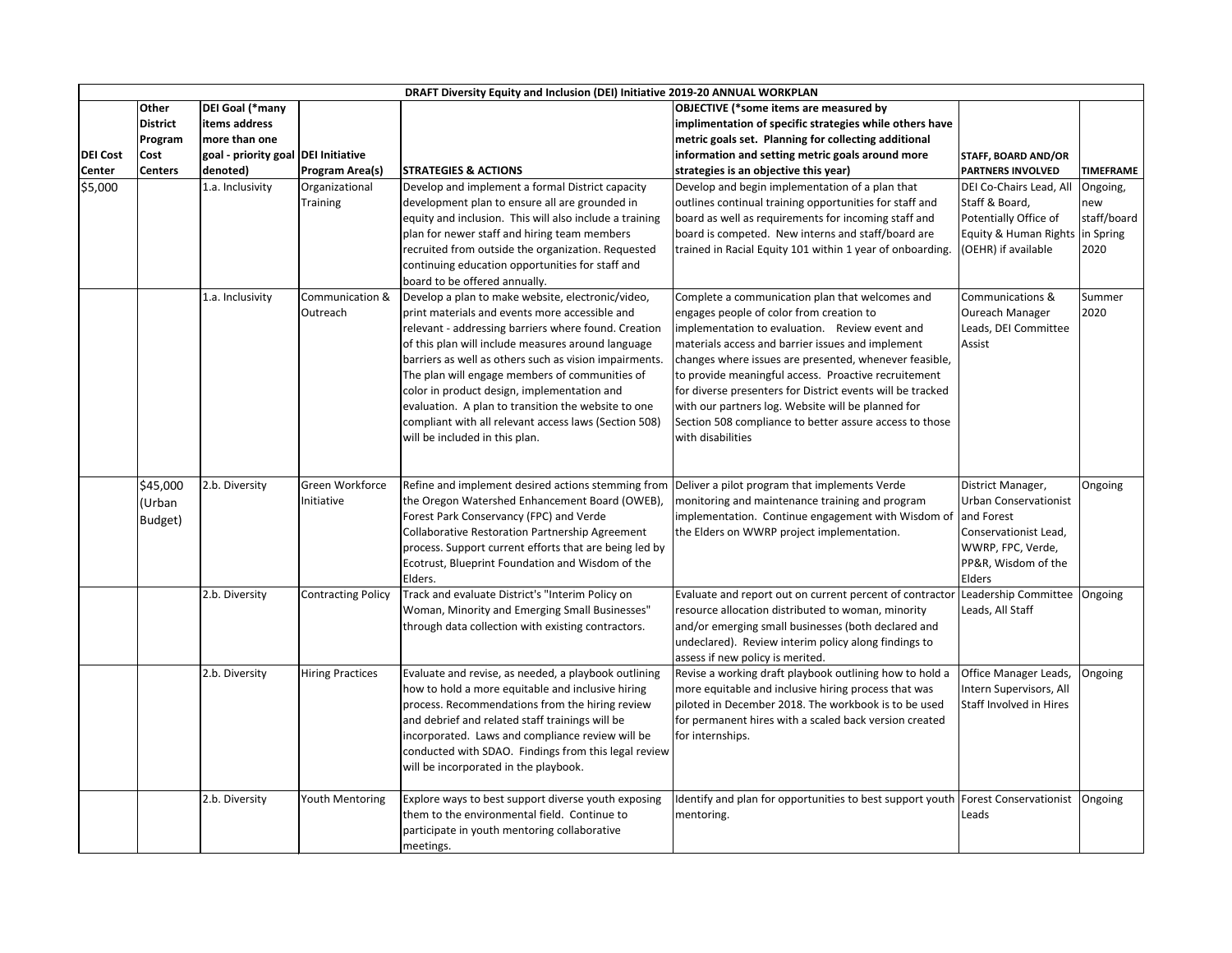|                 |                 |                                     |                                                  | DRAFT Diversity Equity and Inclusion (DEI) Initiative 2019-20 ANNUAL WORKPLAN                              |                                                                                                                |                                                  |                  |
|-----------------|-----------------|-------------------------------------|--------------------------------------------------|------------------------------------------------------------------------------------------------------------|----------------------------------------------------------------------------------------------------------------|--------------------------------------------------|------------------|
|                 | <b>Other</b>    | DEI Goal (*many                     |                                                  |                                                                                                            | <b>OBJECTIVE (*some items are measured by</b>                                                                  |                                                  |                  |
|                 | <b>District</b> | items address                       |                                                  |                                                                                                            | implimentation of specific strategies while others have                                                        |                                                  |                  |
|                 | Program         | more than one                       |                                                  |                                                                                                            | metric goals set. Planning for collecting additional                                                           |                                                  |                  |
| <b>DEI</b> Cost | <b>Cost</b>     | goal - priority goal DEI Initiative |                                                  |                                                                                                            | information and setting metric goals around more                                                               | <b>STAFF, BOARD AND/OR</b>                       |                  |
| <b>Center</b>   | <b>Centers</b>  | denoted)                            | <b>Program Area(s)</b>                           | <b>STRATEGIES &amp; ACTIONS</b>                                                                            | strategies is an objective this year)                                                                          | <b>PARTNERS INVOLVED</b>                         | <b>TIMEFRAME</b> |
|                 | \$2000          | 3.c. Equitable                      | Partnership                                      | Build and strengthen individual and organizational                                                         | Review value-added outcomes produced for historically                                                          | All Staff & Board                                | Ongoing          |
|                 |                 | (Education   Engagement             | Development &                                    | relationships with new and current partners                                                                | underserved partners - assess efficacy by directly                                                             |                                                  |                  |
|                 | Budget)         |                                     | Maintenance                                      | representing historically underserved                                                                      | inquiring with partners. Grow network and increase                                                             |                                                  |                  |
|                 |                 |                                     |                                                  | communities. Identify and support activities where                                                         | engagement with partners representing diverse and                                                              |                                                  |                  |
|                 |                 |                                     |                                                  | the District can be a value-added partner that helps                                                       | historically marginalized communities emphasizing those                                                        |                                                  |                  |
|                 |                 |                                     |                                                  | address expressed community needs for these                                                                | that respresent culturally specific organizations and/or                                                       |                                                  |                  |
|                 |                 |                                     |                                                  | partners.                                                                                                  | communities. Providing financial support and                                                                   |                                                  |                  |
|                 |                 |                                     |                                                  |                                                                                                            | attending Friends of Tryon Creek's "Connecting                                                                 |                                                  |                  |
|                 |                 |                                     |                                                  |                                                                                                            | Traditional Lands" event.                                                                                      |                                                  |                  |
| \$5,000         |                 | 3.c. Equitable                      | Partnership                                      | Representatives of communities of color are engaged                                                        | A racially and ethnically diverse community advisory                                                           | DEI Co-Chairs Lead, All Ongoing                  |                  |
|                 |                 | Engagement                          | Development &                                    | in leadership capacities to shape District decision                                                        | committee (CAC) is formed to review and inform District Staff & Board Members                                  |                                                  |                  |
|                 |                 |                                     | Maintenance                                      | making, programs, policy and implimentation.                                                               | policy and programming. The newly formed CAC will                                                              |                                                  |                  |
|                 |                 |                                     |                                                  |                                                                                                            | review and inform the Long Range Business Plan prior to<br>completion. Diverse parnters are engaged in the     |                                                  |                  |
|                 |                 |                                     |                                                  |                                                                                                            | planning and implimentation of District programs and                                                           |                                                  |                  |
|                 |                 |                                     |                                                  |                                                                                                            | events.                                                                                                        |                                                  |                  |
|                 |                 | 3.c. Equitable                      | Partnership                                      | Seek out partnership opportunities and steps that                                                          | Recruitment and retention of diverse board and                                                                 | DEI Board Co-Chair                               | Ongoing          |
|                 |                 | Engagement                          | Development &                                    | lead to diversifying the board and organizational                                                          | committee members.                                                                                             | Leads, All Board & Staff                         |                  |
|                 |                 |                                     | Maintenance                                      | leadership.                                                                                                |                                                                                                                |                                                  |                  |
| \$4,000         |                 | 4.d. Equitable                      | <b>Equity Lens</b>                               | Apply the equity lens to decisions to help uncover                                                         | Capture and apply learnings from applying the lens.                                                            | All Staff & Board,                               | Ongoing          |
|                 |                 | Accountability                      | Implementation                                   | assumptions, barriers, opportunities for equitable                                                         | Report out what was learned and applied at staff, board Equity Consultant                                      |                                                  |                  |
|                 |                 |                                     |                                                  | outcomes and engaging multiple perspectives. Work                                                          | and partnership meetings. The creating and/or adapting                                                         |                                                  |                  |
|                 |                 |                                     |                                                  | with a consultant with firm grounding in equity to                                                         | of the Long Range Business Plan, new financial plan,                                                           |                                                  |                  |
|                 |                 |                                     |                                                  | facilitate conversations and decisions around equity.                                                      | contracting policy and communications strategy will                                                            |                                                  |                  |
|                 |                 |                                     |                                                  |                                                                                                            | apply the Equity Lens at key decision points and                                                               |                                                  |                  |
|                 |                 |                                     |                                                  |                                                                                                            | impliment lens findings where feasible.                                                                        |                                                  |                  |
|                 |                 | 4.d. Equitable                      | Organizational Self                              | Conduct and review a Biannual Review of "Coalition of The aim will be to see tool rankings move from their |                                                                                                                | DEI Co-Chairs Lead, DEI 2021                     |                  |
|                 |                 | Accountability                      | Assessment                                       | Communities of Color (CCC) Tool for Organizational                                                         | current status upward at least one point in 4 years for all                                                    | Committee Assist                                 |                  |
|                 |                 |                                     |                                                  | Self-Assessment Related to Racial Equity 2014" to                                                          | items being actively worked on. A review of any actions                                                        |                                                  |                  |
|                 |                 |                                     |                                                  | compare results every odd year (i.e. 2015, 2017,                                                           | not being pursued as well as stagnant or decreasing                                                            |                                                  |                  |
|                 |                 |                                     |                                                  | 2019).                                                                                                     | scores will be evaluated and plans regarding readiness                                                         |                                                  |                  |
|                 |                 |                                     |                                                  |                                                                                                            | and/or corrective action will be reviewed.                                                                     |                                                  |                  |
|                 |                 |                                     |                                                  |                                                                                                            |                                                                                                                |                                                  |                  |
| \$10,000        |                 | 4.d. Equity                         | Demographic Data<br><b>Collection Plan &amp;</b> | Work with experts and community leaders to design<br>and implement a plan to collect, review and respond   | A baseline of demographic data and related appropriate                                                         | Urban Conservationist                            | 2020,            |
|                 |                 | Accountability                      | Gathering                                        | to demographic data and questions related to equity                                                        | qualitative data will be consistently collected and<br>regularly evaluated against indicator intentions with a | and Communications & Ongoing<br>Outreach Manager |                  |
|                 |                 |                                     |                                                  | and inclusivity for those we serve and those that are                                                      | written plan and policies to assess progress and inform                                                        | Leads, Coalition of                              |                  |
|                 |                 |                                     |                                                  | currently represented in our organization (staff and                                                       | strategy.                                                                                                      | <b>Communities of Color</b>                      |                  |
|                 |                 |                                     |                                                  | board). A review of those we contract with and                                                             |                                                                                                                | (CCC), Community                                 |                  |
|                 |                 |                                     |                                                  | partners may also be incorporated. This work will be                                                       |                                                                                                                | <b>Engagement Liaison</b>                        |                  |
|                 |                 |                                     |                                                  |                                                                                                            |                                                                                                                |                                                  |                  |
|                 |                 |                                     |                                                  | closley coordinated with communication customer                                                            |                                                                                                                | services (CELs), All Staff                       |                  |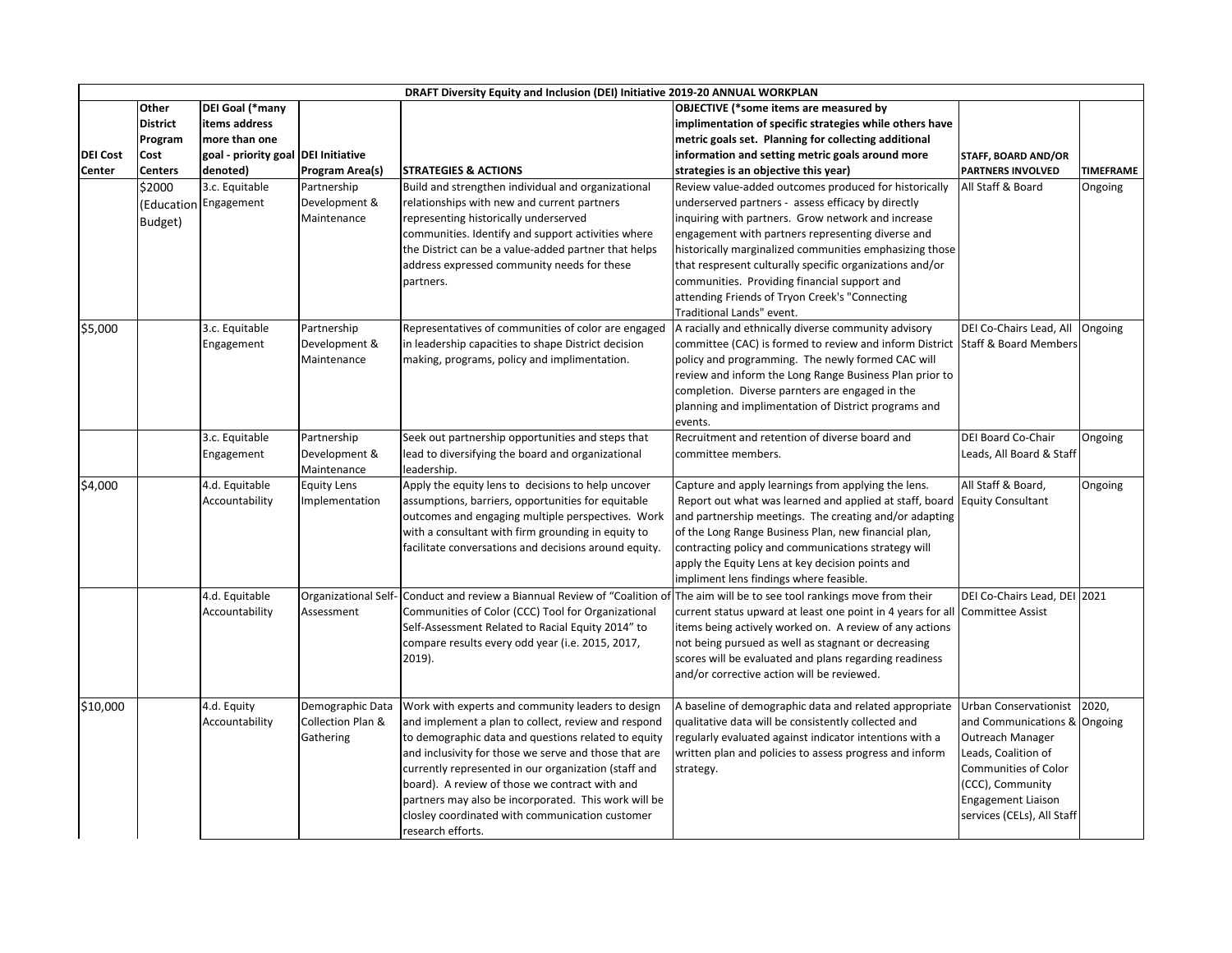

## **WMSWCD Diversity, Equity & Inclusion Goals, Strategies & Objectives Explained:**

The following includes overarching District goals for diversity, equity and inclusion as well as goals specific for our current race-centered initiative. These goals, strategies and objectives are intended to provide clarity, commitment and accountability to the District and the communities it serves. Details on how these strategies will be implemented and how objectives will be measured can be found in the DEI annual workplans.

## **Why Center on Race?**

Our District has taken the initiative to review the history of racial disparity in Oregon, and how this history persists in the form of unconscious biases and cultural barriers that contribute to disparities in how we work, whom we work with and whom we serve. We recognize that gaining the perspectives of, and working with, communities of color will increase our organization's overall strength. The District acknowledges that racism requires attention and focus for long term change to take place. We understand that as we deepen our ability to understand and eliminate racial inequity, we are better equipped to transform individual actions, systems and institutions to enhance equity outcomes for all. While the District leads with race, we recognize that many other forms of oppression are perpetuated by the interactions of institutions, individuals, and culture operating amidst their historic contexts. Although we must prioritize our strategies, we maintain an approach that recognizes that all oppressions are inter-connected and, that by addressing some of the most glaring disparities, others oppressed may benefit. The District supports and encourages actions that lead to increased diversity, equity and inclusion outcomes for all.

## **Overarching WMSWCD Diversity, Equity & Inclusion Goals**

- 1. Inclusivity: The WMSWCD is an inclusive organization that welcomes and engages all people in all facets of our organization, activities and programs.
- 2. Diversity: The Board and staff of the District, the contractors we hire and the people who benefit from our work reflects the demographics of our service area.
- 3. Equitable Engagement: The District meaningfully engages historically marginalized communities.
- 4. Equity Accountability: The District works proactively and deliberately to understand and advance equity outcomes.

## **Racial WMSWCD Diversity, Equity & Inclusion Initiative Goals**

*Underlined phrases are provided a definition at the end.*

- a) Inclusivity: The WMSWCD is a culturally inclusive organization that welcomes and engages people of color in all facets of our organization, activities and programs.
- b) Diversity: The Board and staff of the District, the contractors we hire and the people who benefit from our work reflects the demographics of our service area.
- c) Equitable Engagement: The District meaningfully engages communities of color (to shape decision making, programs, and policy).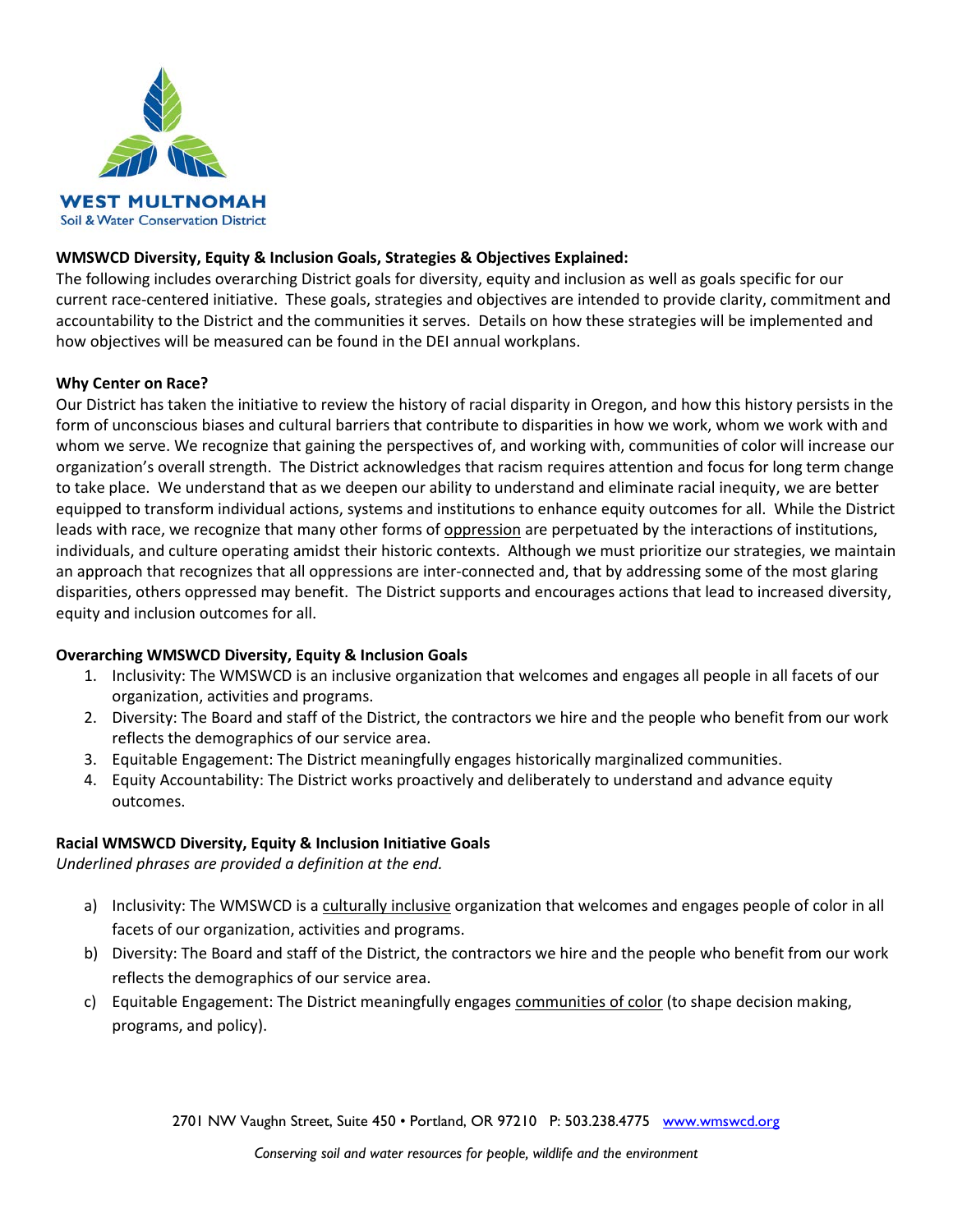d) Equity Accountability: The District works proactively and deliberately to understand and advance (racial) equity outcomes.

# **Proposed Strategies & Objectives Overview**

# **Goal 1a: Inclusivity**

- **Strategy: Organizational Training (Staff & Board)**
	- o **Objective:** On an annual basis all staff and board (including temporary employees) will be current on relevant equity trainings.
- **Strategy: Communications & Outreach**
	- o **Objective:** Communications and events will welcome and engage people of color and the equity lens will be utilized when planning and creating events and communications.

# **Goal 2b: Diversity**

- **Strategy: Green Workforce Initiative**
	- o **Objective:** Provide opportunities for growth and employment pathways to develop a more diverse workforce in the environmental sector.
- **Strategy: Contracting Policy**
	- o **Objective:** The District's "Interim Policy on Woman, Minority and Emerging Small Businesses" policy is successful at ensuring the majority (or at lease x %) of contractor resource allocations are distributed to woman, minority and/or emerging small businesses.
- **Strategy: Hiring Practices**
	- o **Objective:** The demographics of our staff reflects that of our service area.
	- o **Objective:** Recruitment and retention of racially and ethnically diverse staff members.
- **Strategy: Youth Mentoring**
	- o **Objective:** Identify and plan for opportunities to best support diverse youth exposure to the environmental field.

# **Goal 3c: Equitable Engagement**

- **Strategy: Partnership Development & Maintenance**
	- o **Objective:** Build and strengthen new and lasting partnerships with racially and ethnically diverse community members, communities and organizations representing these communities that produce value-added outcomes to our partners.
	- o **Objective:** Representatives of communities of color are engagedin leadership capacities to shape District decision making, programs, and policy.
	- o **Objective:** Recruitment and retention of racially and ethnically diverse board and committee members.

# **Goal 4d: Equity Accountability**

- **Strategy: Equity Lens Implementation**
	- o **Objective:** The equity lens is consistently used and reported out on in District decision making, programs, and policy at the staff and board levels.
- **Strategy: Organizational Self-Assessment**
	- o **Objective:** The tool rankings move from their current status upward at least one point in 4 years.
- **Strategy: Demographic Data Collection Plan & Assessment**
	- o **Objectives:** A baseline of demographic data and related appropriate qualitative data will be consistently collected and regularly evaluated against objective intentions with a written plan and policies to assess progress and inform strategy to better understand the communities we serve.